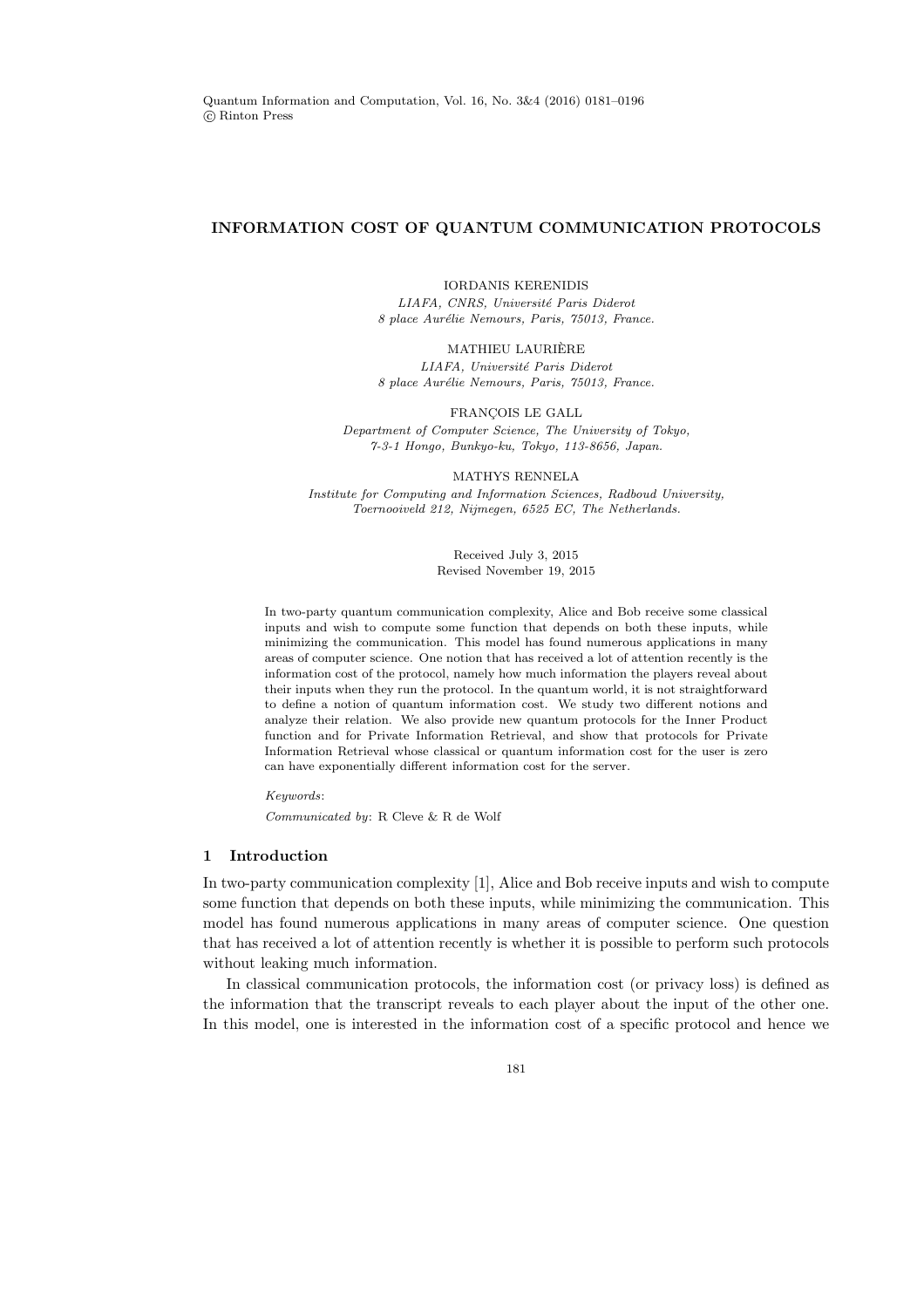only consider the case where the players honestly follow the protocol and not how they can increase the information by deviating from it.

In quantum communication protocols [2], Alice and Bob receive classical inputs x and  $\eta$ and wish to compute  $f(x, y)$  but they are allowed to use quantum communication and quantum workspaces. We consider three quantum registers  $A, M, B$  that correspond to Alice's workspace, the message qubits, and Bob's workspace. At each round of the protocol, one player applies a unitary operation that depends on her input on her workspace and the message qubits, and sends the message qubits to the other player, who continues the protocol. We always assume that Alice starts the protocol. Since the message qubits can be reused throughout the protocol and copying of the quantum states may be impossible, there is no clear notion of a transcript. Hence, we know of no way to define notions of quantum information cost, other than by a *round-by-round* definition.

We can see, by a chain rule argument, that the classical definition of information cost is equivalent to a *round-by-round* definition where for each round, we calculate the information that the current message reveals about the sender's input to the receiver, who knows her input and has kept a copy of all previous messages in her workspace.

Again, this definition is not readily applicable to quantum protocols, since the players may not be able to copy the messages and continue the protocol at the same time. Nevertheless, they have a quantum workspace, where, depending on the protocol, they may keep information about previous messages. We would like to calculate how much information every new message reveals to them, given that they already know their own input and have kept some information in their quantum workspace according to the protocol.

There is one additional important issue to consider. Each player has a register where the input is written in the beginning of the protocol. In the setting we consider here, this input is always a classical one. One natural possibility is therefore to consider that the input register is a classical register, meaning it stays unentangled with the workspaces and the message space. The second possibility is to consider that the input is written in a quantum register, which could be entangled with the players' workspaces or even with the environment. We discuss below in more details these two possibilities (formal definitions and more complete discussion are given in Section 3).

Information cost with classical input registers. This is in fact the definition that has been mostly used in the past [3, 4, 5]. In high level, it is defined in the following way: Alice and Bob in the beginning of the protocol receive the classical inputs  $x, y$  according to some input distribution in two classical registers  $X$  and  $Y$ . Then, they take turns applying some unitaries on the quantum registers  $A, M, B$  controlled by the classical strings x, y. At each round, we measure how much information is revealed by the message  $M$  about the sender's input register, given the receiver's working space. This definition has also been used as a measure of privacy of quantum protocols. We will denote Alice's and Bob's classical input information cost for a protocol  $\pi$  by  $CIC_A(\pi)$  and  $CIC_B(\pi)$ , respectively. Note that we split the information cost into two separate informaiton costs, one for each player.

Information cost with quantum input registers. A new definition of quantum information cost for quantum protocols, denoted in this paper by  $QIC_A(\pi)$  and  $QIC_B(\pi)$ , was proposed by Touchette [6]. This definition has nice properties, e.g., it is equal to the amortized quantum communication complexity [6]. In this case, the input registers are initially purified through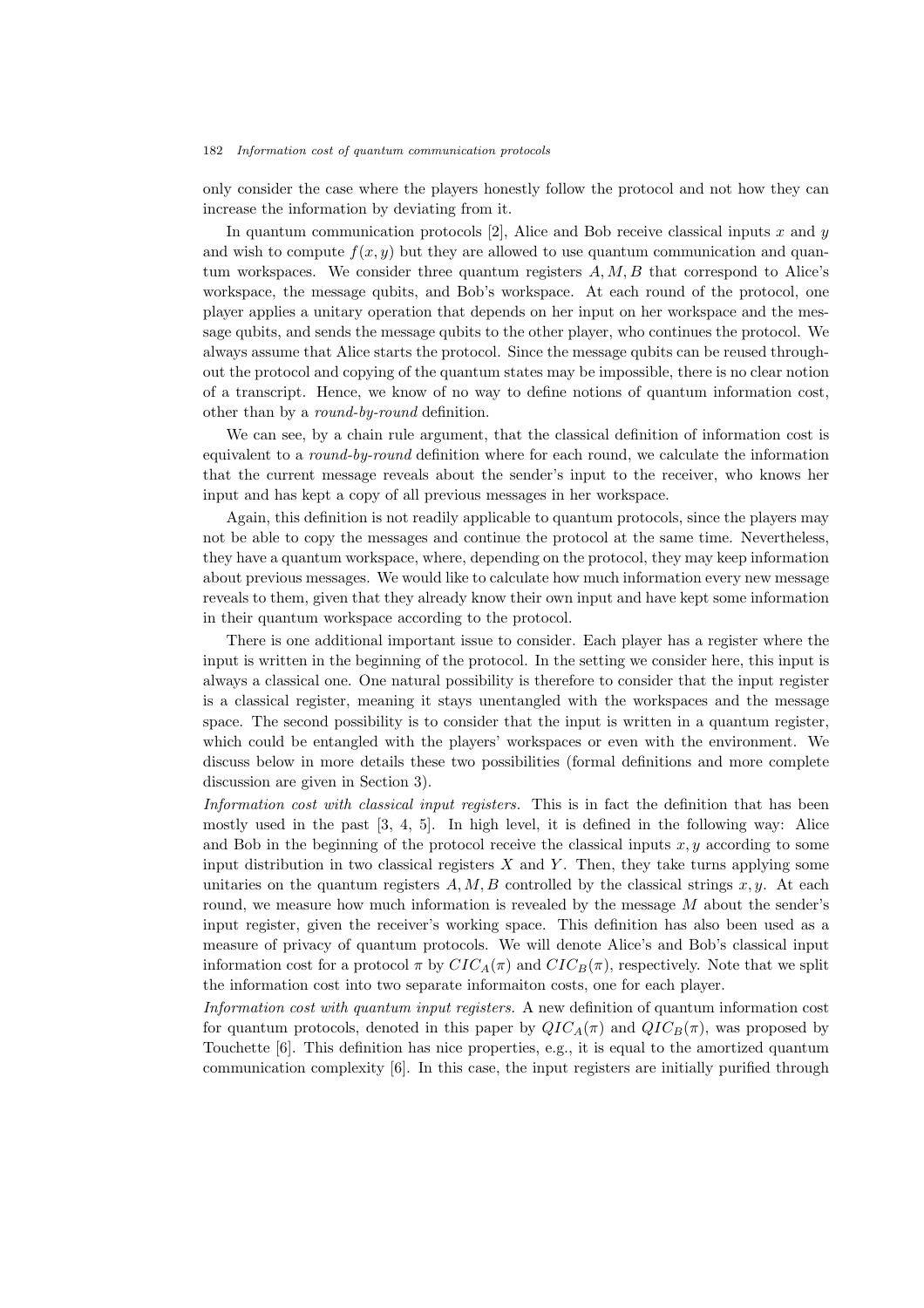an external register (an environment, not accessible to the players). Then, the information that is measured is with respect to this environment register and not the input registers of the players.

Information cost as privacy. The information cost of a protocol measures the amount of information about the inputs that is leaked during the protocol and hence can be seen as a measure of privacy loss of the protocol. Note that we are not in a cryptographic scenario with cheating players, rather we want to compute the privacy loss of the specific protocol that computes the function (the players cannot deviate from the prescribed protocol). In the case of quantum protocols, one could possibly define different notions of privacy for the different notions of information cost. We argue that the most relevant definition of privacy is the information cost with classical input registers, since it is the only one that measures the privacy loss of the prescribed protocol. This notion of privacy with classical input registers has previously been discussed for some classes of quantum protocols, for example in [4, 5].

Moreover, with the definition of QIC we do not measure the information revealed about each player's input but about the environment register  $R$ . Nevertheless, we will see that the quantum information cost is a stronger technique for providing lower bounds on communication complexity.

Our results The main goal of this paper is to investigate quantum communication protocols under these two variants of information cost, and in particular study the differences between information cost with classical input registers and information cost with quantum input registers. In the present work, we first prove the following inequalities between these definitions.

**Result 1:**  $CIC_A(\pi) \leq QIC_A(\pi)$  and  $CIC_B(\pi) \leq QIC_B(\pi)$  for any protocol  $\pi$ .

The details are given in Theorem 1 of Section 3. We then show that for some protocols, the quantum information cost for one player can be arbitrarily higher than his classical information cost, while the two notions of information cost for the other player are equal. This is done by considering the Inner Product function. In addition, for Private Information Retrieval we show that protocols whose classical or quantum information cost for the user is zero can have exponentially different information cost for the server. In order to obtain these gaps, we construct new quantum protocols for these tasks and analyze their informaiton cost.

We describe below in more details our results for the Inner Product function and for Private Information Retrieval.

The information cost of Inner Product. We provide a protocol for Inner Product that shows a gap between the two notions of information cost (see Theorem 2 in Section 4).

**Result 2:** There exists a quantum protocol for Inner Product over  $n$ -bit strings, which is perfectly private for Bob and where Alice's classical input information cost is only  $n/2 + 1/2$ .

We also show that for the protocol we contruct the quantum information cost is basically  $n/2$  for both parties, hence providing a gap between these notions.

The information cost of Private Information Retrieval. Private Information Retrieval has been extensively studied so as to find the minimum communication necessary between the user and one or more servers, while keeping the perfect privacy of the user. Here we consider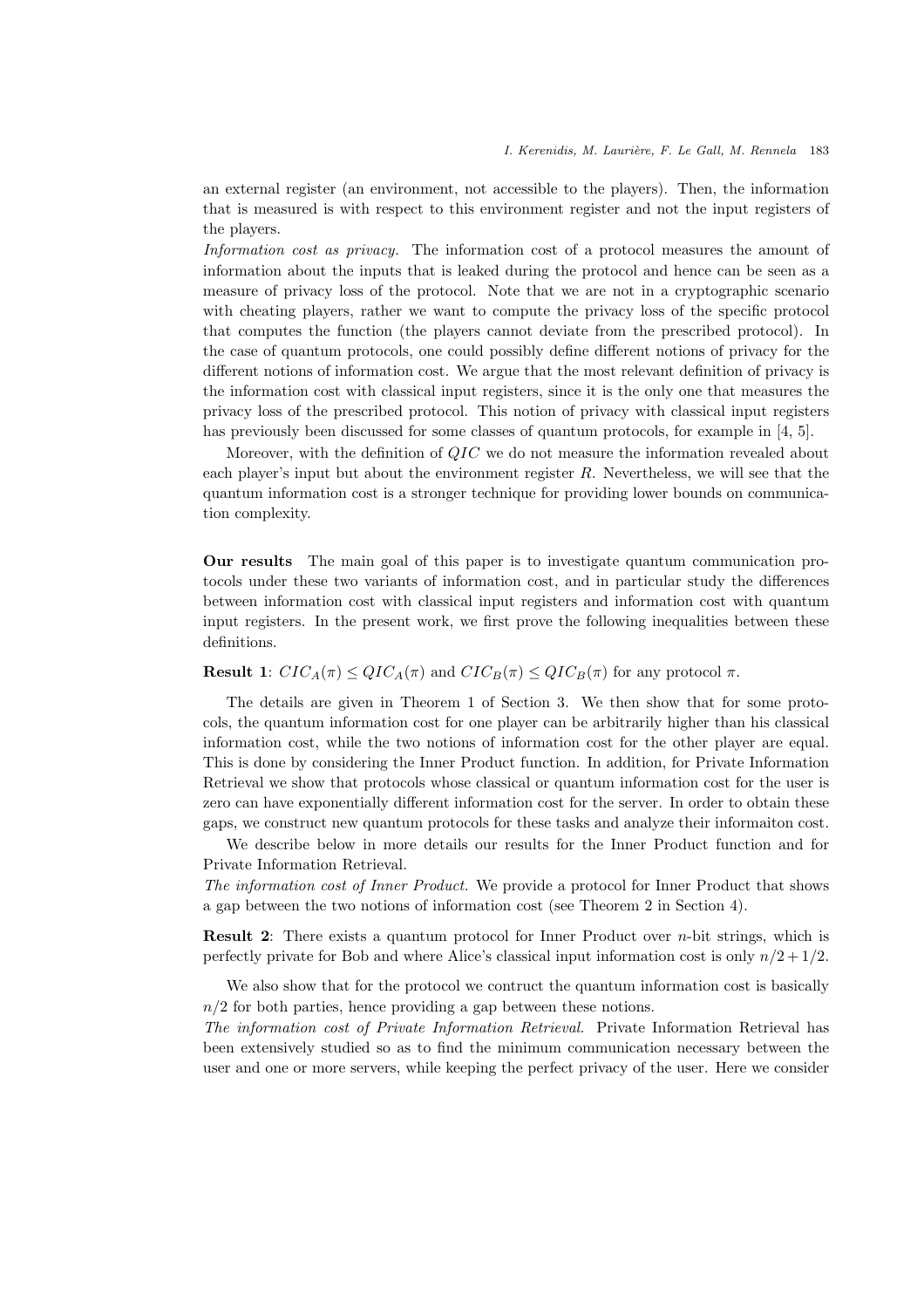the one-server setting: the server has for input a database  $x = x_1 \cdots x_n \in \{0,1\}^n$ , the user has for input an index  $i \in \{1, \ldots, n\}$ , and the goal is for the user to output  $x_i$ . It is well known that any classical protocol perfectly private for the user (i.e., in which the server obtains no information about the index i) requires  $\Omega(n)$  bits of communication [7]. Moreover, the quantum communication complexity, as well as the quantum information costs are also  $\Omega(n)$ [8].

Recently, Le Gall [5] showed that there exists a quantum protocol for this task, perfectly private for the user (according to Definition 1 in Section 3), with communication complexity  $O(\sqrt{n})$ . This upper bound has then been improved to  $O(n^{1/3})$  by Ruben Brokkelkamp [9]. Here we ask the question: Can these upper bounds be further improved? Or, more specifically, how much information does a single server have to leak about the database in any protocol which is perfectly private for the user (with regard to the classical input information cost)? We show the following surprising result (see Corollary 2 in Section 5).

Result 3: There exists a quantum protocol for Private Information Retrieval whose classical input information cost is zero for the user and polylogarithmic on the size of the database for the server.

The protocol is constructed explicitly and its communication cost is also polylogarithmic in n, which is an exponential improvement over the prior works  $[5, 9]$  mentioned above. Moreover, since any scheme whose quantum information cost is zero for the user must have quantum information cost linear on the size of the database for the server, our result provides the first exponential separation between the two notions of information cost of quantum protocols (namely, classical input information cost versus quantum information cost).

The proof has two steps: first, we show how to take any ℓ-server classical PIR scheme and translate it into a quantum one-server scheme, such that the index remains perfectly private. Then, we use a classical PIR scheme with a logarithmic number of servers and polylogarithmic communication [7], which implies that the information cost of the database is polylogarithmic, since it is always less than the communication.

Finally, we improve the above upper bounds when the user and the server share prior entanglement (see Theorem 4 in Section 6):

Result 4: There exists a quantum protocol for Private Information Retrieval using shared prior entanglement whose classical input information cost is zero for the user and logarithmic on the size of the database for the server.

The protocol is again constructed explicitly and its communication cost is  $O(\log n)$ , which is optimal since, even with prior entanglement, the quantum communication complexity of the Index Function is  $\Omega(\log n)$ .

## 2 Preliminaries

In this paper we write, for a positive integer  $p$ ,  $[p] := \{1, 2, \ldots, p\}$  and, for two positive integer  $p < q$ , write  $[p, q] := \{p, p + 1, \ldots, q\}.$ 

In two-party communication complexity, Alice and Bob receive inputs  $x$  and  $y$  respectively and wish to compute some function  $f(x, y)$  that depends on both these inputs, while minimizing the *communication cost*, i.e., the number of exchanged bits. The *communication*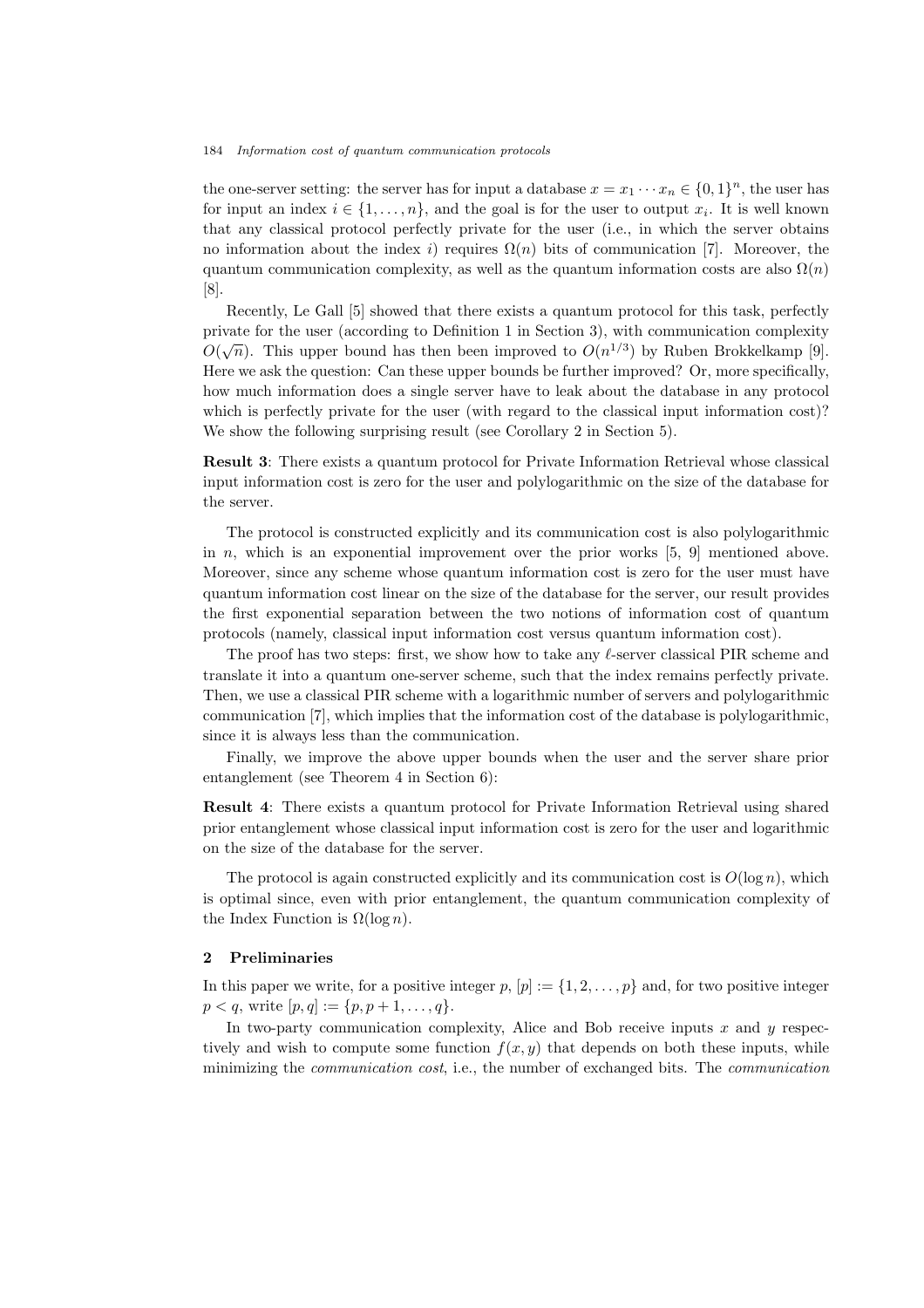complexity of a function is the least amount of communication possible in a protocol computing f. We refer to [10] for details about classical communication complexity, and to [11] for asymmetric communication complexity.

In two-party quantum communication complexity, the players are now allowed to exchange quantum bits. The standard model consists of three quantum registers: A, M and B. Here A and B are private workspaces of Alice and Bob respectively, while M is used to communicate qubits and is sent from one player to the other one. Additionally, Alice and Bob hold a register (classical or quantum), say  $X$  and  $Y$  respectively, where they store their respective input. At every round, one player applies a unitary operation on their workspace and the message qubits (that also depends on their input) and sends the message qubits to the other player who continues the protocol. Note that in general protocols, the unitary operation could modify the player's input register. However in this paper we will be interested only in protocols where the players never modify their input registers. In other words, we consider that the players always keep a safe copy of their inputs, which seems reasonable since they want to compute a certain function of these inputs.

In the above setting, the Inner Product (IP) problem consists in computing  $f(x, y) =$  $x \cdot y := \sum_i x_i \cdot y_i$ . In [12], it is proved as a particular case of the bounded error setting, that computing classically and perfectly IP requires a communication of n, and the same holds for quantum protocols [13].

Another well studied problem is Private Information Retrieval (PIR): a user, whose input is an index  $i \in [n]$ , interacts with a server holding a database  $x = (x_j)_{j \in [n]} \in \{0,1\}^n$ . The goal for the user is to learn  $x_i$  in such a way that the server does not learn his index i. In [14, 7], it is shown that the communication complexity of this problem is  $\Omega(n)$ . The same paper also shows that it is possible to improve the communication complexity if the user can interact with several independent servers: in this setting it is possible to obtain a communication polylogarithmic in n. In [5], the author gives a quantum protocol using a single server and only  $O(\sqrt{n})$  qubits of communication, which yields a quadratic improvement over what is possible classically. This upper bound has then been improved to  $O(n^{1/3})$  by Ruben Brokkelkamp [9]. In both cases the protocol is perfectly private for the user (as long as the server follows exactly the prescribed scheme). If we allow the players to create superpositions of inputs or act as specious adversaries, then it is known that the communication from the server must be linear [8, 15].

The information cost will be analyzed with information theoretical tools. More precisely,  $S(X)$  will denote the entropy of X, that is  $S(X)$  is equal to  $-\sum_{x} p_x \log(p_x)$  if X is a classical random variable taking value x with probability  $p_x$ , or to  $-\text{Tr}(\rho_X \log(\rho_X))$  if X is a quantum register whose state is denoted by  $\rho_X$ . If A, B and C are either classical random variables or quantum registers, the mutual information between  $A$  and  $B$  (resp. the mutual information between A and B conditioned on C) is defined by  $I(A : B) = S(A) + S(B) - S(AB)$  (resp.  $I(A : B|C) = I(AC : B) - I(C : B) = S(AC) + S(BC) - S(C) - S(ABC)$ , which can be interpreted as the knowledge that  $A$  gives about  $B$  provided that we already knew  $C$ .

#### 3 Definitions of Information Cost for Quantum Protocols and their Relation

In classical communication protocols, the information cost of a protocol is defined as the information that the transcript  $\Pi$  of the communication reveals to each player about the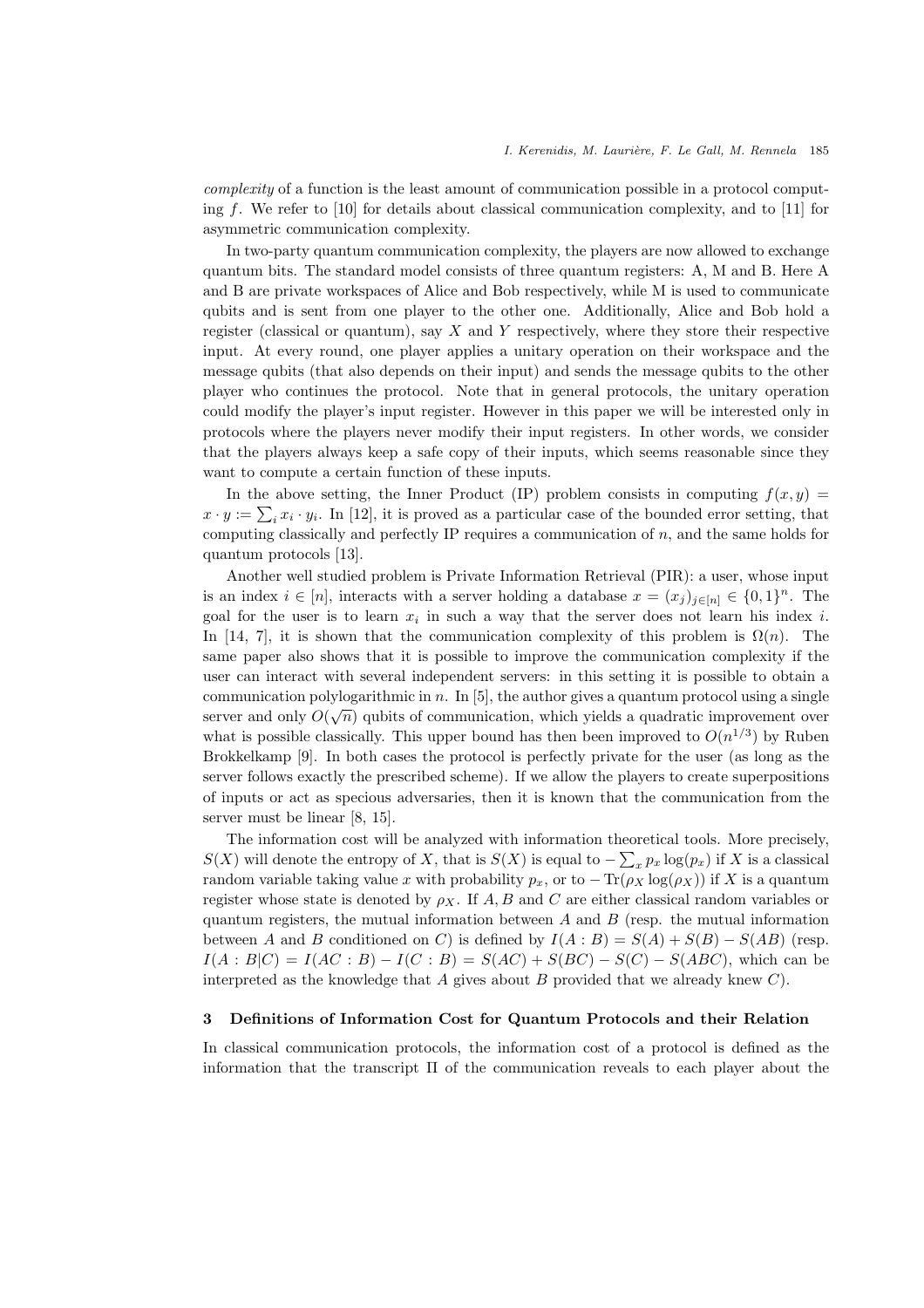input of the other one. Using a chain rule argument, it is not hard to see that the classical definition of information cost is equivalent to a *round-by-round* definition where for every round  $k$ , we calculate the information that the message at round  $k$  reveals about each player's input to the other player, who already knows his input and has kept a copy of all previous messages in his workspace:

$$
I(\Pi : X|Y) = \sum_{k:\text{ odd}} I(M_k : X|Y, M_1, \dots, M_{k-1}),
$$
\n(1)

$$
I(\Pi : Y|X) = \sum_{k:\text{ even}} I(M_k : Y|X, M_1, \dots, M_{k-1}).
$$
\n(2)

Note that we define the information cost of each player separately, since their input sizes or their privacy considerations can be different. For example, for Private Information Retrieval, we will look at protocols which are perfectly secure for the user (whose input has size  $\log n$ ) and leak a logarithmic amount of information about the database (whose size is  $n$ ).

In quantum communication protocols, since there is no notion of transcript, we define notions of privacy or quantum information cost by a *round-by-round* definition. As we said, we will also differentiate between the case where the input registers contain classical or quantum inputs.

We will try to provide a unified view of the two definitions of information cost. Let us denote the input distribution by  $\mu$ . We start by assuming that a third party creates the following state

$$
\sum_{x,y} \sqrt{\mu(x,y)} |x\rangle_{X_R} |y\rangle_{Y_R} |x\rangle_X |y\rangle_Y. \tag{3}
$$

He keeps the registers  $X_R Y_R = R$  to himself and sends the registers X and Y to Alice and Bob respectively. Hence, Alice and Bob receive in their registers classical inputs  $x, y$  with probability  $\mu(x, y)$ , while R holds a purification of the inputs. Then, they start the protocol and using the inputs as control bits, they apply the prescribed unitaries, so that at round  $k$ the joint state can be written as

$$
\sum_{x,y} \sqrt{\mu(x,y)} |x\rangle_{X_R} |y\rangle_{Y_R} |x\rangle_X |y\rangle_Y |\phi^k_{xy}\rangle_{AMB}.\tag{4}
$$

Using this state, we can now define the two notions of information cost.

## 3.1 Classical input information cost

In this definition the register  $R$  does not appear and hence without loss of generality, we can assume that it has been measured. This is why the registers  $X$  and  $Y$  become now classical registers. We can now provide the definition of classical input information cost

**Definition 1** For a protocol  $\pi$ , the Classical input Information Cost of Alice and Bob are defined as

$$
CIC_A(\pi) = \sum_{k \text{ : odd}} I(M_k : X | Y, B_k) \text{ and } CIC_B(\pi) = \sum_{k \text{ : even}} I(M_k : Y | X, A_k),
$$

where according to equation (4), X, Y are the input registers, and  $M_k$ ,  $A_k$ ,  $B_k$  are quantum registers that correspond to the message and Alice's and Bob's workspaces at round k.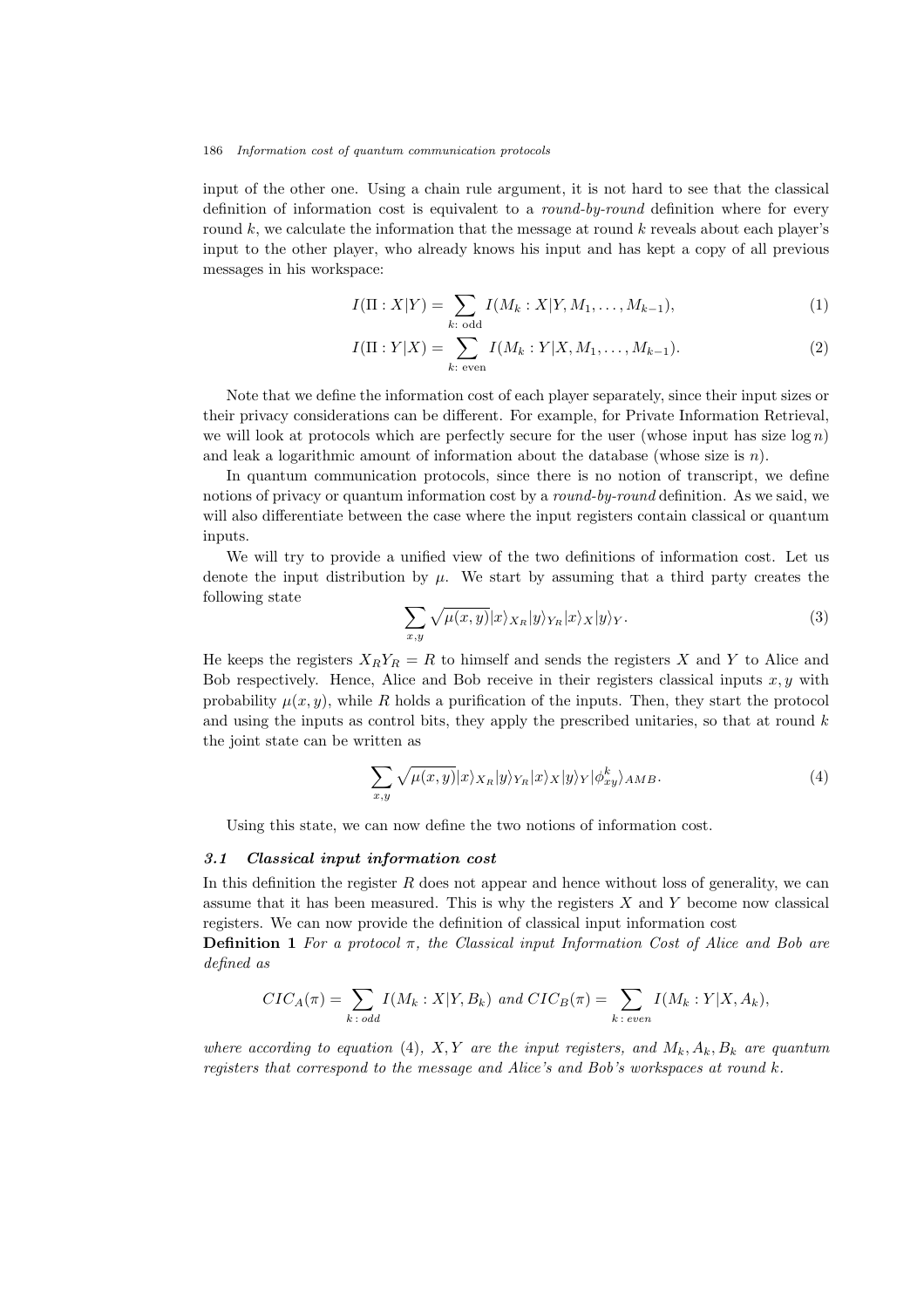**Remark 1** Note that in the model of quantum communication, where only unitary operations are allowed during the protocol, there is no obvious equivalent of a classical protocol  $\pi$  when  $\pi$ uses random coins (as is usual in a classical communication protocols). It is possible to define a quantum communication protocol  $\pi'$  where the players create and keep in their workspace a uniform superposition of coins, use them as control bits to simulate  $\pi$  in superposition, and measure them at the end of the protocol  $\pi'$ . As far as communication is concerned, this construction is fine, since the communication of  $\pi'$  is the same as the one of  $\pi$ . However, when dealing with information, things are more subtle. In particular the CIC of  $\pi'$  could be larger than the (classical) information cost of  $\pi$ . This is because using coins in superposition might reveal more information than just using classical coins. We will not discuss further this issue here, since in the present work we focus on the difference between the two notions of informaiton cost for quantum protocols and not how they relate to the informaiton cost of classical protocols.

## 3.2 Quantum information cost

Recently, another definition of quantum information cost for protocols with entanglement was proposed by Touchette [6]. This definition has very nice properties: for example, it is equal to the amortized quantum communication complexity. In this case, the information cost is measured with respect to the register  $R$  and not the input registers  $X, Y$ .

**Definition 2** For a protocol  $\pi$ , the Quantum Information Cost of Alice and Bob are defined as

$$
QIC_A(\pi) = \sum_{k \text{ : odd}} I(M_k : R | Y, B_k) \text{ and } QIC_B(\pi) = \sum_{k \text{ : even}} I(M_k : R | X, A_k), \tag{5}
$$

where according to Equation 4, X, Y are the input registers,  $R = (X_R, Y_R)$  holds their purifications and  $M_k$ ,  $A_k$ ,  $B_k$  are quantum registers that correspond to the message qubits and Alice's and Bob's workspaces at round k.

#### 3.3 Relation between the two definitions of information cost

We have seen two different definitions which measure in some way the information transmitted during the protocol. We now prove a general inequality between these notions. **Theorem 1** For any protocol  $\pi$  we have

$$
CIC_A(\pi) \le QIC_A(\pi) \text{ and } CIC_B(\pi) \le QIC_B(\pi).
$$

**Proof :** We have that at round  $k$ ,

$$
I(M_k : X | Y B_k) = I(M_k : X_R | Y B_k) = I(M_k : X_R Y_R | Y B_k) - I(M_k : Y_R | X_R Y B_k)
$$
(6)  

$$
\leq I(M_k : X_R Y_R | Y B_k).
$$
(7)

Summing over odd k we obtain  $CIC_A(\pi) \leq QIC_A(\pi)$ . Similar for Bob.  $\Box$ 

#### 4 Information Cost for Inner Product

In this section we describe a quantum protocol for Inner Product and compute all different information cost quantities for it. Alice and Bob have input  $x \in \{0,1\}^n$ ,  $y \in \{0,1\}^n$  respectively and want to compute  $x \cdot y$ .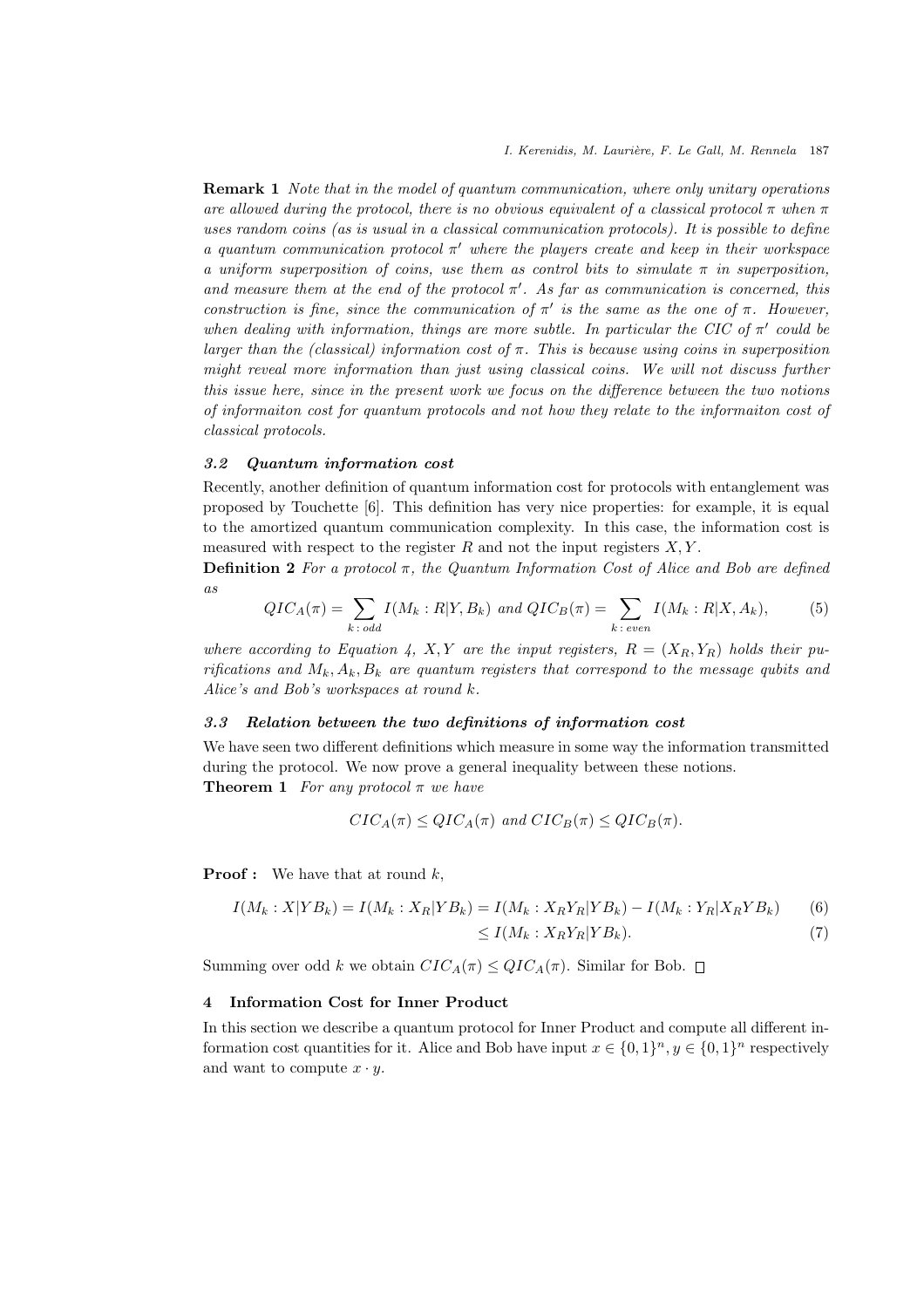The protocol is given in Fig. 1. Here we assume that only Alice needs to learn the value of the function (then she could communicate it to Bob, leaking at most one bit of information about her input).

# Protocol  $\Pi_{IP}$ :

- 1. Alice creates and sends to Bob  $|\phi_{xy}^1\rangle := \frac{1}{\sqrt{2^n}} \sum_{r \in \{0,1\}^n} |r\rangle_Q |r \cdot x\rangle_T$
- 2. Bob applies the unitary  $V_y : |r\rangle \mapsto |r \oplus y\rangle$  to register Q and sends back to Alice the state  $|\phi_{xy}^2\rangle := \frac{1}{\sqrt{2^n}} \sum_{r \in \{0,1\}^n} |r \oplus y\rangle_Q |r \cdot x\rangle_T$

Fig. 1. Quantum protocol for inner product.

Let us prove the correctness of the protocol. Observe that

$$
|\phi_{xy}^2\rangle = \frac{1}{\sqrt{2^n}} \sum_{r \in \{0,1\}^n} |r \oplus y\rangle_Q |r \cdot x\rangle_T = \frac{1}{\sqrt{2^n}} \sum_{r \in \{0,1\}^n} |r\rangle_Q |(r \oplus y) \cdot x\rangle_T. \tag{8}
$$

At the end of the protocol, Alice, by applying the unitary  $U_x : |r\rangle |b\rangle \mapsto |r\rangle |b \oplus r \cdot x\rangle$ , can transform  $|\phi_{xy}^2\rangle$  to the state

$$
|\phi_{xy}^3\rangle := \frac{1}{\sqrt{2^n}} \sum_{r \in \{0,1\}^n} |r\rangle_Q |((r \oplus y) \cdot x) \oplus (r \cdot x) \rangle_T = \left(\frac{1}{\sqrt{2^n}} \sum_{r \in \{0,1\}^n} |r\rangle_Q\right) |x \cdot y\rangle_T. \tag{9}
$$

By measuring Register T, Alice obtains the bit  $x \cdot y$ .

Assuming the inputs are distributed uniformly, we then evaluate the information cost of this protocol.

**Theorem 2** For the above protocol  $\Pi_{IP}$  under uniform distribution of inputs, we have (up to exponentially small terms)

$$
CIC_A(\Pi_{IP}) = n/2 + 1/2 \qquad , \qquad CIC_B(\Pi_{IP}) = 1.
$$
  
\n
$$
QIC_A(\Pi_{IP}) = n/2 + 1/2 \qquad , \qquad QIC_B(\Pi_{IP}) = n/2 + 3/2.
$$

The proof of Theorem 2 follows from the following claims.

Claim 1 Bob gets  $n/2 + 1/2$  bits of information (up to exponentially small terms) from the first message and Alice one bit from the second message. More precisely:  $CIC_A(\Pi_{IP}) =$  $n/2 + 1/2$  and  $CIC_B(\Pi_{IP}) = 1$ .

Proof : After receiving the first message, the information that Bob has about Alice's input is, by definition:

$$
I(M_1: X|Y) = S(M_1Y) - S(Y) - S(XYM_1) + S(XY) = S(M_1),
$$
\n(10)

since  $S(XYM_1) = S(XY) = 2n$  and  $M_1$  is independent of Y. It remains to calculate  $S(M_1)$ . Define

$$
M_1^x = |\phi_{xy}^1\rangle\langle\phi_{xy}^1| = \frac{1}{2^n} \sum_{r,r'} |r\rangle|r\cdot x\rangle\langle r'|\langle r'\cdot x|.\tag{11}
$$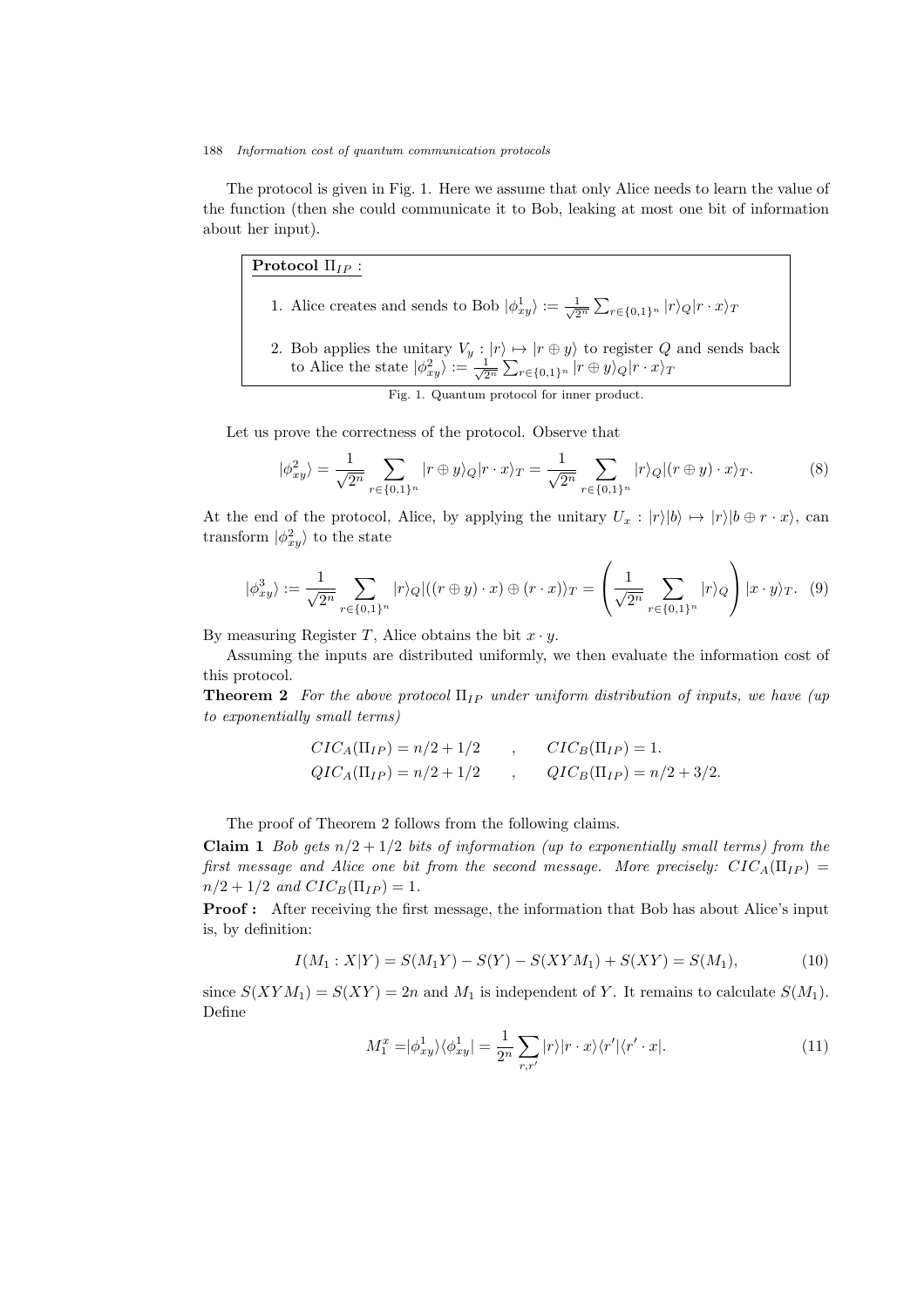I. Kerenidis, M. Laurière, F. Le Gall, M. Rennela 189

Then

$$
M_1 = \sum_{x \in \{0,1\}^n} \frac{1}{2^n} M_1^x = \frac{1}{2^{2n}} \sum_{r,r',i,j} c(r,r',i,j) |r\rangle |i\rangle \langle r'| \langle j|,
$$
 (12)

where the coefficient  $c(r, r', i, j)$  is defined on  $\{0, 1\}^n \times \{0, 1\}^n$  for  $i, j \in \{0, 1\}$  as:

$$
c(r,r',i,j) := #\left\{x \in \{0,1\}^n : r \cdot x = i, r' \cdot x = j\right\} = \begin{cases} 2^n & \text{if } r = r' = i = j = 0 \\ 0 & \text{if } r = r', i \neq j \\ & \text{or } r = 0, i = 1 \text{ or } r' = 0, j = 1 \\ 2^{n-1} & \text{if } r = r' \neq 0, i = j \\ & \text{or } r = 0 \neq r', i = 0 \\ & \text{or } r' = 0 \neq r, j = 0 \\ 2^{n-2} & \text{otherwise.} \end{cases}
$$
(13)

We can show by computing the matrix and its eigenvalues that  $S(M_1) = n/2 + 1/2$  (up to exponentially small terms).

Alice receives only one message from Bob, and after this message she has the state  $\rho_{x,y}^2 = \frac{1}{2^{2n}} \sum_{x,y} |x\rangle\langle x| \otimes |\phi_{xy}^2\rangle\langle\phi_{xy}^2|$  with

$$
|\phi_{xy}^2\rangle = \frac{1}{\sqrt{2^n}} \sum_{r \in \{0,1\}^n} |r\rangle |(r \oplus y) \cdot x\rangle. \tag{14}
$$

We have

$$
I(M_2:Y|X) = S(M_2X) - S(X) - S(M_2XY) + S(XY)
$$
\n(15)

$$
= (n+1) - n + 2n - 2n \tag{16}
$$

$$
= 1, \t(17)
$$

where we used the fact that the state in the registers  $M_2X$  has the same entropy as the following state (since there is a unitary on  $M_2X$  that turns one into the other):  $\rho_{x,y}^3$  =  $\frac{1}{2^{2n}}\sum_{x,y}|x\rangle\langle x|\otimes|\phi_{xy}^3\rangle\langle\phi_{xy}^3|$  with

$$
|\phi_{xy}^3\rangle = \left(\frac{1}{\sqrt{2^n}} \sum_{r \in \{0,1\}^n} |r\rangle\right) |x \cdot y\rangle. \qquad \Box \tag{18}
$$

Claim 2 For the Quantum Information Cost of the protocol, we have (up to exponentially small terms)

$$
QIC_A(\Pi_{IP}) = n/2 + 1/2 \qquad , \qquad QIC_B(\Pi_{IP}) = n/2 + 3/2.
$$

**Proof :** Let us compute  $QIC_A(\Pi_{IP})$ . For the first round, the state is

$$
|\phi^1\rangle = \frac{1}{2^{3n/2}} \sum_{xy} |x\rangle_X |y\rangle_Y |xy\rangle_T \sum_{r \in \{0,1\}^n} |r\rangle |r \cdot x\rangle. \tag{19}
$$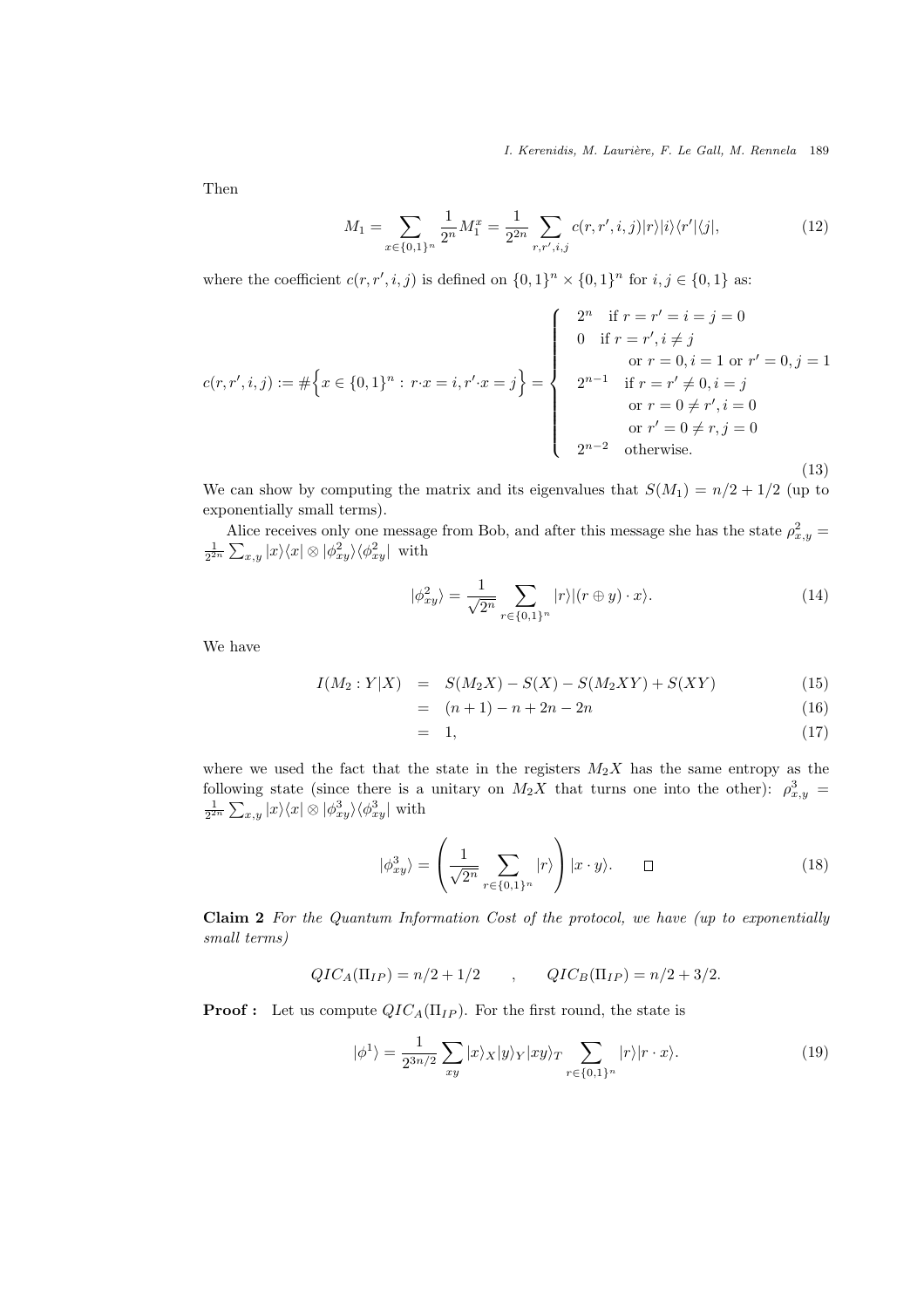Then, we have

$$
I(M_1:R|Y) = S(M_1Y) - S(Y) + S(YR) - S(YM_1R) = S(M_1) = n/2 + 1/2.
$$
 (20)

We used here the fact that  $S(YM_1R) = S(YR) = n$ , the fact that  $M_1$  is independent of Y, and the equality  $S(M_1) = n/2 + 1/2$  we have already proven when analyzing the privacy loss in the proof of Claim 1.

We finally compute  $QIC_B(\Pi_{IP})$ . For the second round, we have

$$
|\phi^2\rangle = \frac{1}{2^{3n/2}} \sum_{xy} |x\rangle_X |y\rangle_Y |xy\rangle_T \sum_{r \in \{0,1\}^n} |r\rangle | (r \oplus y) \cdot x\rangle, \tag{21}
$$

and thus

$$
I(M_2:R|X) = S(M_2X) - S(X) - S(XM_2R) + S(XR)
$$
\n(22)

$$
= (n+1) - n - n + (n + n/2 + 1/2)
$$
\n(23)

$$
= n/2 + 3/2. \quad \Box \tag{24}
$$

Note that, since Alice must output  $x \cdot y$ , the quantity  $CIC_B$  is at least one for any protocol computing Inner Product, which means that our protocol is optimal with respect to this quantity. Also note that the lower bound of Cleve et al. [13] on the quantum communication complexity of Inner Product shows that the sum of the information cost of both players is at least  $n/2$ .

**Remark 2** We can easily describe a family of protocols  $\Pi_{IP}^t, t \in [n]$  that provide a tradeoff between the CIC of Alice and Bob: Alice and Bob apply Protocol  $\Pi_{IP}$  for the first t bits of their inputs. Then, for the remaining  $n - t$  bits they switch roles and in the end Bob sends the outcome to Alice. This new protocol is correct, since the inner product of  $x, y$  is the XOR of the inner products of the smaller strings. Alice leaks at most  $t/2 + 1/2$  bits from the first invocation and 1 from the second one. Bob leaks at most 1 bit from the first one and  $(n-t)/2+1/2$  from the second one and hence  $n/2+3$  in total.

## 5 The Information Cost of Private Information Retrieval

In this section we construct a quantum protocol for Private Information Retrieval with polylogarithmic  $CIC_S$  and polylogarithmic communication cost, by describing a general method to convert a classical scheme for Private Information Retrieval with  $\ell > 1$  servers into a quantum scheme with a single server.

Simulation of an  $\ell$ -server classical scheme by a 1-server quantum scheme Consider a two-round classical scheme  $\Pi_{PIR}$ , where a user interacts with  $\ell > 1$  servers that each possess a copy of the n-bit database and are not allowed to interact with each other. We can describe such a scheme as in Fig. 2, where  $m_q, m_a, R \in \mathbb{N}$ . We assume that the distribution of queries that each server receives is uniform, and hence do not reveal any information about the user's input. This assumption is true for essentially all known classical protocols for (informationtheoretic) Private Information Retrieval, including the protocols described in [14, 7] that we will later use.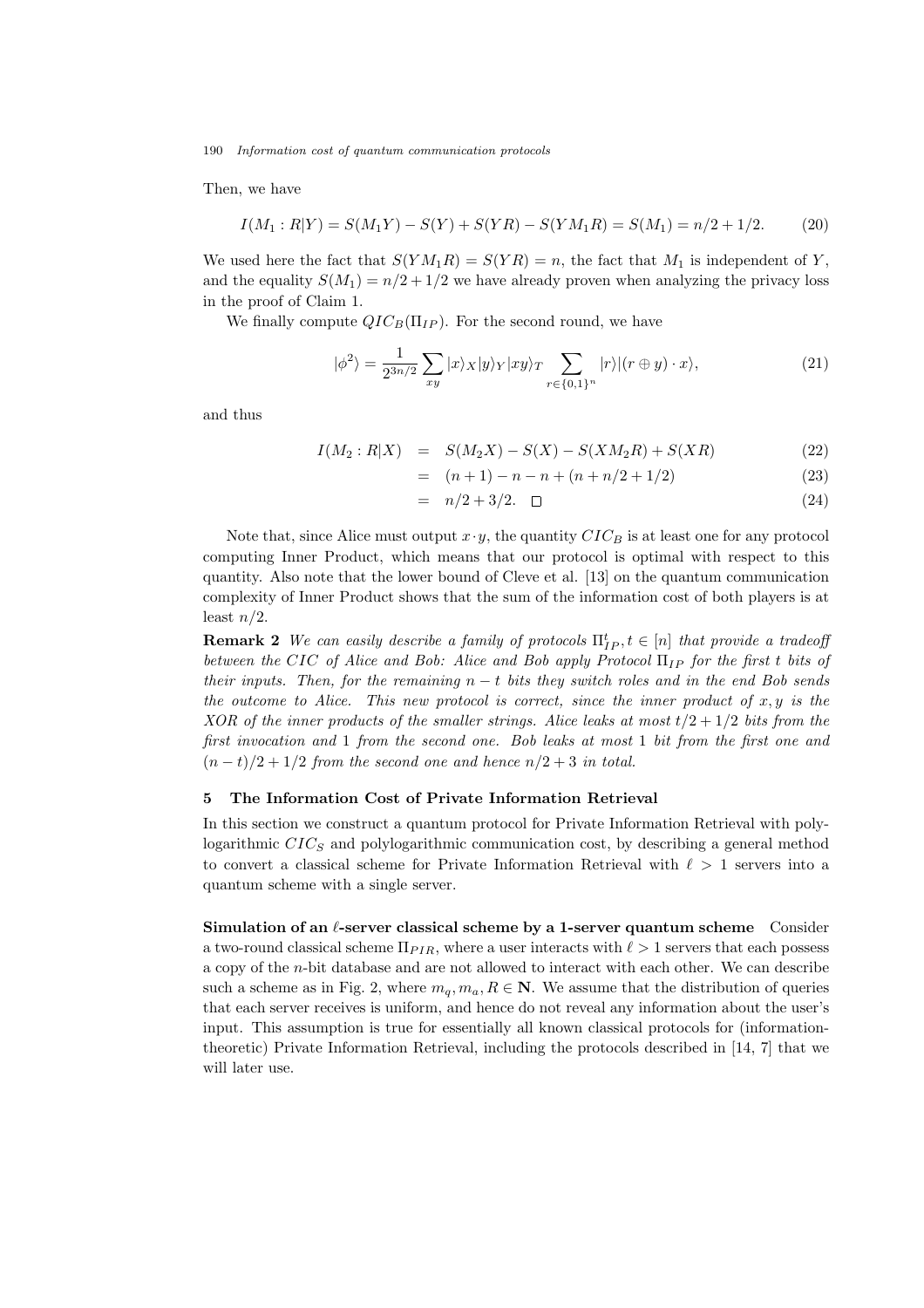# Protocol Π<sub>PIR</sub>

- 1. The user picks uniformly at random  $r \in [R]$  that corresponds to a  $\ell$ -tuple of queries  $\{q_1^r, ..., q_\ell^r\}$  and asks query  $q_i^r \in \{0, 1\}^{m_q}$  to server  $i \in [\ell]$ .
- 2. Each server *i*, who received  $q_i^r$ , sends his answer  $a_i^r \in \{0,1\}^{m_a}$ , to the

```
Fig. 2. General form of a 2-round ℓ-server classical protocol for Private Information Retrieval.
```
Let us now describe a quantum protocol  $Q_{PIR}$  that simulates the classical protocol  $\Pi_{PIR}$ , but with a single server. The server and the user use  $\ell$  query registers  $Q_1, \ldots, Q_\ell$  of size  $m_q$  each and  $\ell$  answer registers  $Ans_1, \ldots, Ans_\ell$  of size  $m_q$  each. Moreover the user also holds a private register Q of size  $\ell \cdot m_q$  to keep a copy of the queries. The protocol is given in Fig. 3, where we use the notations  $|a_{[i-1]}^r\rangle_{\text{Ans}_{i-1}} := |a_{1}^r\rangle_{\text{Ans}_{i}} \dots |a_{i-1}^r\rangle_{\text{Ans}_{i-1}}$  and  $|0\rangle_{\text{Ans}_{[i,\ell]}} := |0\rangle_{\text{Ans}_i} \dots |0\rangle_{\text{Ans}_\ell}.$ 

# Protocol  $Q_{PIR}$

1. The user prepares the pure state

$$
|\phi^1\rangle := \frac{1}{\sqrt{R}} \sum_r |q_1^r \dots q_\ell^r\rangle_Q |q_1^r\rangle_{Q_1} \dots |q_\ell^r\rangle_{Q_\ell} |0\rangle_{\text{Ans}_1} \dots |0\rangle_{\text{Ans}_k}.
$$

2. The user and the server iterate for  $i = 1$  to  $\ell$ :

• at each odd round  $2i - 1$  the user holds the whole (pure) state

$$
|\phi^{2i-1}\rangle := \frac{1}{\sqrt{R}} \sum_{r} |q_1^r \dots q_\ell^r\rangle_Q |q_1^r\rangle_{Q_1} \dots |q_\ell^r\rangle_{Q_\ell} |a_{[i-1]}^r\rangle_{\text{Ans}_{[i-1]}} |0\rangle_{\text{Ans}_{[i,\ell]}}
$$

and sends registers  $(Q_i, \text{Ans}_i)$  to the server;

• at each round 2*i*, the server holds  $(Q_i, \text{Ans}_i)$ . He reads the query, writes the answer in the  $Ans_i$  register and sends the two registers to the user.

This protocol indeed simulates the classical protocol  $\Pi_{PIR}$ : at the end of the protocol, the user holds

$$
|\phi^{2k}\rangle = \frac{1}{\sqrt{R}} \sum_{r} |q_1^r \dots q_\ell^r\rangle_Q |q_1^r\rangle_{Q_1} \dots |q_\ell^r\rangle_{Q_\ell} |a_{[\ell]}^r\rangle_{\text{Ans}_{[\ell]}} \tag{25}
$$

and by measuring in the computational basis, he gets a uniformly random  $\ell$ -tuple of queries and their answers, hence he has the same success probability as the user in the classical scheme. The communication cost of Protocol  $Q_{PIR}$  is  $2\ell(m_a + m_q)$  qubits. We now describe its information cost.

user.

Fig. 3. Quantum protocol simulating  $\Pi_{PIR}$  with one server.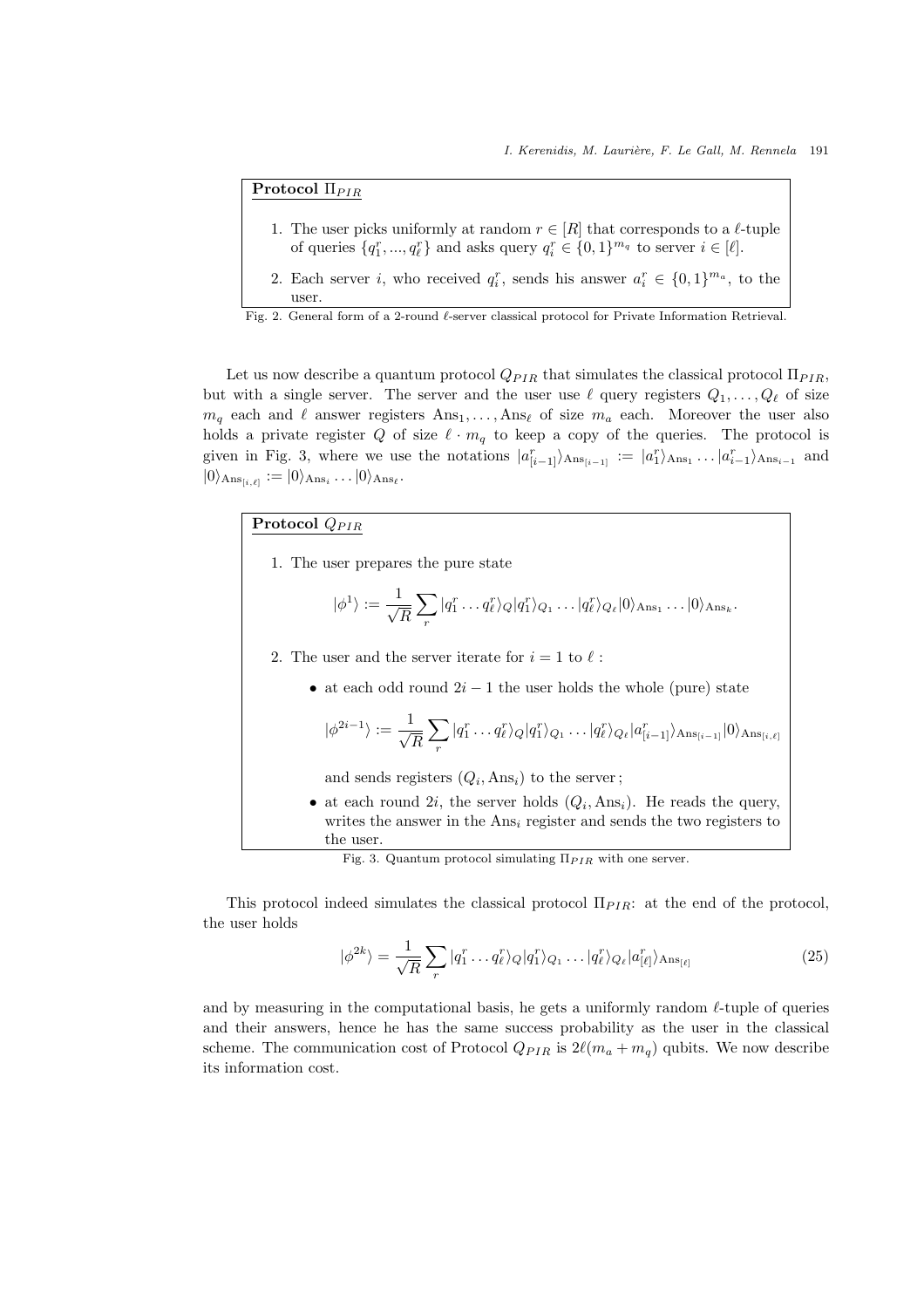**Theorem 3** For the above protocol  $\Pi_{PIR}$  under uniform distribution of inputs, we have

$$
CIC_S(\Pi_{PIR}) = O(\ell(m_a + m_q)) , \qquad CIC_U(\Pi_{PIR}) = 0,
$$
  
\n
$$
QIC_S(\Pi_{PIR}) = O(\ell(m_a + m_q)) , \qquad QIC_U(\Pi_{PIR}) = \Omega(\log(n)),
$$

where the queries and answers are in  $\{0,1\}^{m_q}$  and  $\{0,1\}^{m_q}$ .

**Proof :** The first statement is obvious since in  $\Pi_{PIR}$  the total communication is  $2\ell(m_a+m_a)$ and hence  $CIC_S(\Pi_{PIR}), QIC_S(\Pi_{PIR})$  are  $O(\ell(m_a + m_q)).$ 

As for the  $CIC_U$ , note that each message independently does not leak any information about the user's input, since the quantum message is exactly the same distribution over classical queries that each server receives in the classical scheme, which we know is perfectly private.

Now, for  $QIC_U(\Pi_{PIR})$ , we know from Theorem 3.2 in [8] that, if the user leaks at most b bits about his input, then the server has to leak at least  $\Omega(n/2^{O(b)})$  bits about his n-bit database, or equivalently, if the server leaks at most  $t$  bits about the database, then the user must leak at least  $\Omega(\log(n/t))$  bits about his input. Since in our scheme the communication is bounded by polylog(n), we obtain that the user has to leak at least  $\Omega(\log(n))$  about his input.

# Application: a quantum protocol for PIR with polylogarithmic privacy loss We consider the classical scheme proposed in [14, 7].

Lemma 1 [See Theorem 3 in [14]] There is a (classical) private information retrieval scheme for  $\frac{1}{2} \cdot (\log n + \log \log n) + 1$  servers, each holding n bits of data, where the server sends to each server a query of  $O(\log(n) \cdot \log \log(n))$  bits, and receives from each server an answer of  $O(\log \log(n))$  bits (so that the total communication cost is  $O(\log^2 n \cdot \log \log(n))$  bits).

By converting the classical protocol of Lemma 1 into a one-server quantum protocol by the above construction, and applying Theorem 3, we obtain the following result.

Corollary 1 There exists a one-server quantum protocol for Private Information Retrieval, with total communication cost  $O(\log^2(n) \cdot \log \log(n))$ , such that:

- it is perfectly private for the user according to CIC;
- the server leaks  $O(polylog(n))$  information.

By Corollary 1 and Theorem 3.2 in [8] we obtain the following separation between the different notions of information cost.

Corollary 2 There exists a quantum protocol which is perfectly private for the user according to CIC and has information cost (CIC and QIC) for the server only polylogarithmic on the size of the database. On the other hand, any quantum protocol which is perfectly private for the user according to QIC has information cost (CIC and QIC) for the server linear on the size of the database.

### 6 Logarithmic Scheme for PIR with Prior Entanglement

We now study one-server quantum private information retrieval in the same setting as in the previous section, but allowing prior entanglement between the server and the user, and construct a protocol with  $CIC_S$  and communication cost  $O(log(n))$ . For simplicity we will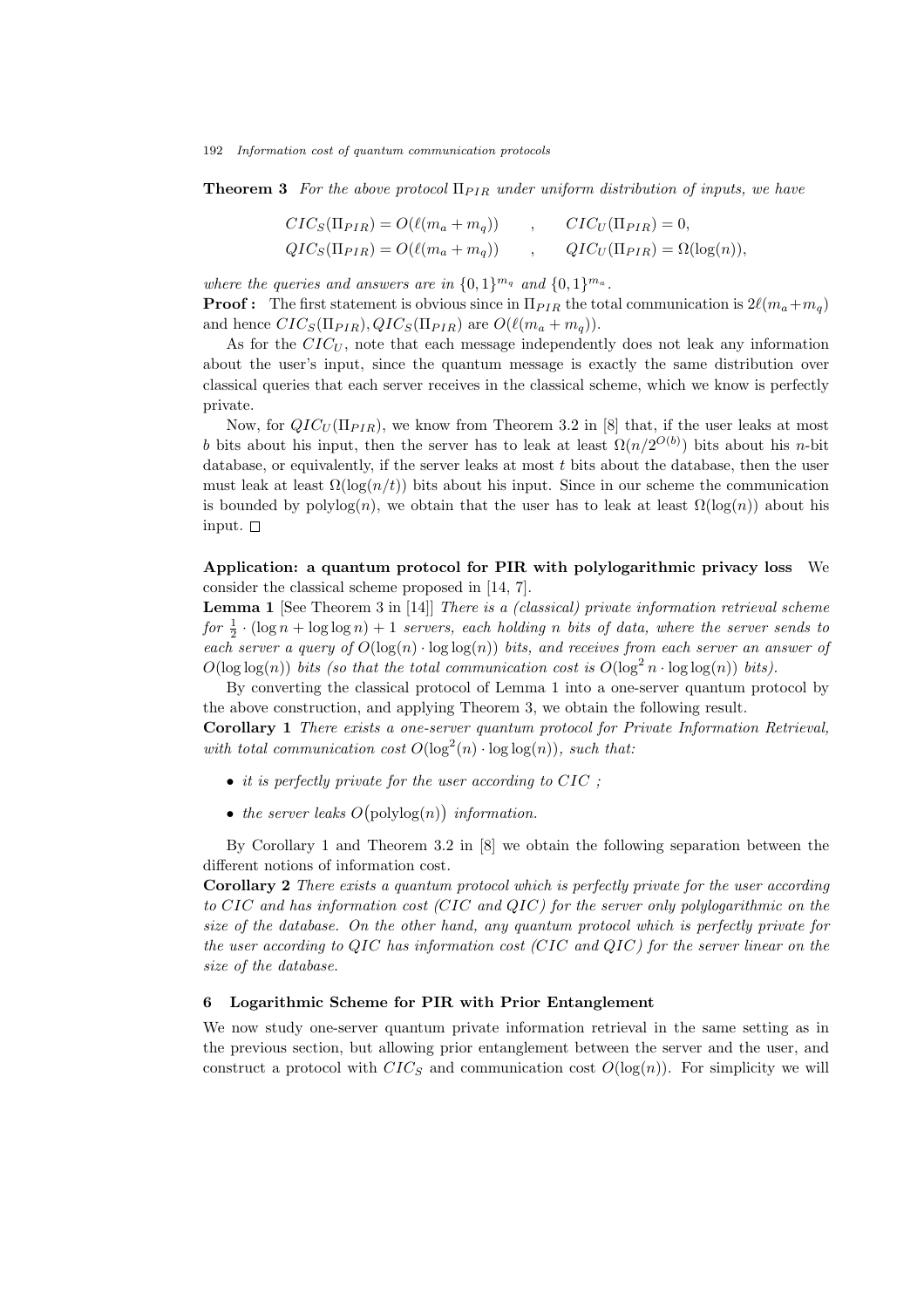assume in this section that  $n = 2^{\ell}$ , and write the user's input using its binary representation as  $i = i_1 i_2 \dots i_\ell$ , where  $i_1, \dots, i_\ell$  are bits such that  $i = 1 + \sum_{k=1}^\ell i_k 2^{\ell-k}$ . The case where n is not a power of two can be dealt in a similar way, or simply by adding zeros to the database in order to obtain a size that is a power of two.

For convenience we introduce the following notation.

**Definition 3** Let s be any positive integer, and z be any binary string of length  $2<sup>s</sup>$ . Define  $z[0]$  and  $z[1]$  as the first and second halves of the string z, respectively. For any  $k \in \{2, \ldots, s\}$ and any k bits  $j_1, \ldots, j_k$ , let  $z[j_1, \ldots, j_k]$  be the binary string of length  $2^{s-k}$  defined by the recurrence relation  $z[j_1, \ldots, j_k] = (z[j_1, \ldots, j_{k-1}])[j_k].$ 

Let us consider an example to illustrate this definition: if  $s = 3$  and  $z = 10100110$ , then  $z[0] = 1010, z[1] = 0110, z[0, 0] = 10, z[0, 1] = 10, z[1, 0] = 01, z[1, 1] = 10$  and, for instance,  $z[0, 0, 0] = 1$  or  $z[1, 0, 1] = 1$ . Note that, with these definitions, the bit  $x_i$  that the user wants to output in a protocol for Private Information Retrieval is  $x[i_1, \ldots, i_\ell]$ .

Our protocol will use, besides the two registers containing the inputs, the following quantum registers:

- $\ell$  quantum registers  $R_1, \ldots, R_\ell$  where  $R_k$  is a register of  $2^{\ell-k}$  qubits for  $k \in \{1, \ldots, \ell\}$ ;
- $\ell$  quantum registers  $R'_1, \ldots, R'_{\ell}$  where  $R'_k$  is a register of  $2^{\ell-k}$  qubits for  $k \in \{1, \ldots, \ell\};$
- two one-qubit quantum registers  $Q_0$  and  $Q_1$ .

Define the unitary operator  $V_1$  acting on  $(R_1, Q_0, Q_1)$  as follows:

$$
V_1(|z\rangle_{R_1}|a\rangle_{Q_0}|b\rangle_{Q_1}) = |z\rangle_{R_1}|a \oplus z \cdot x[0]\rangle_{Q_0}|b \oplus z \cdot x[1]\rangle_{Q_1}
$$
\n(26)

for any string  $z \in \{0,1\}^{2^{\ell-1}}$  and any bits  $a, b \in \{0,1\}$ . For any integer  $k \in \{2,\ldots,\ell\}$ , we define the unitary operator  $V_k$  acting on  $(R_{k-1}, R_k, Q_0, Q_1)$  as follows:

$$
V_k(|y\rangle_{R_{k-1}}|z\rangle_{R_k}|a\rangle_{Q_0}|b\rangle_{Q_1}) = |y\rangle_{R_{k-1}}|z\rangle_{R_k}|a \oplus z \cdot y[0]\rangle_{Q_0}|b \oplus z \cdot y[1]\rangle_{Q_1}
$$
 (27)

for any strings  $y \in \{0,1\}^{2^{\ell-k+1}}, z \in \{0,1\}^{2^{\ell-k}}$  and any bits  $a, b \in \{0,1\}.$ For any integer  $k \in \{1, \ldots, \ell\}$ , define the state

$$
|\Phi_k\rangle_{(R_k, R'_k)} = \frac{1}{\sqrt{2^{2^{\ell-k}}}} \sum_{z \in \{0,1\}^{2^{\ell-k}}} |z\rangle_{R_k} |z\rangle_{R'_k}.
$$
 (28)

We assume that the server and the user initially share the quantum state

$$
|\Phi_1\rangle_{(R_1,R'_1)} \otimes |\Phi_2\rangle_{(R_2,R'_2)} \otimes \cdots \otimes |\Phi_\ell\rangle_{(R_\ell,R'_\ell)} \otimes |0\rangle_{Q_0}|0\rangle_{Q_1},\tag{29}
$$

where  $R_1, \ldots, R_\ell, Q_0, Q_1$  are owned by the server and  $R'_1, \ldots, R'_\ell$  are owned by the user. Our quantum protocol is given in Fig. 4.

We analyze the correctness, the communication cost and the information cost of Protocol  $\mathcal{P}_{PIR}$ , and prove the following theorem.

**Theorem 4** The protocol  $\mathcal{P}_{PIR}$  for input size  $n = 2^{\ell}$  has communication cost  $4\ell + 1$  qubits and correctly computes the index function. Moreover, under uniform distribution of inputs, we have

$$
CIC_S(\mathcal{P}_{PIR}) \le 2\ell + 1 \qquad , \qquad CIC_U(\mathcal{P}_{PIR}) = 0,
$$
  
\n
$$
QIC_S(\mathcal{P}_{PIR}) \le 2\ell + 1 \qquad , \quad QIC_U(\mathcal{P}_{PIR}) = \Omega(\ell).
$$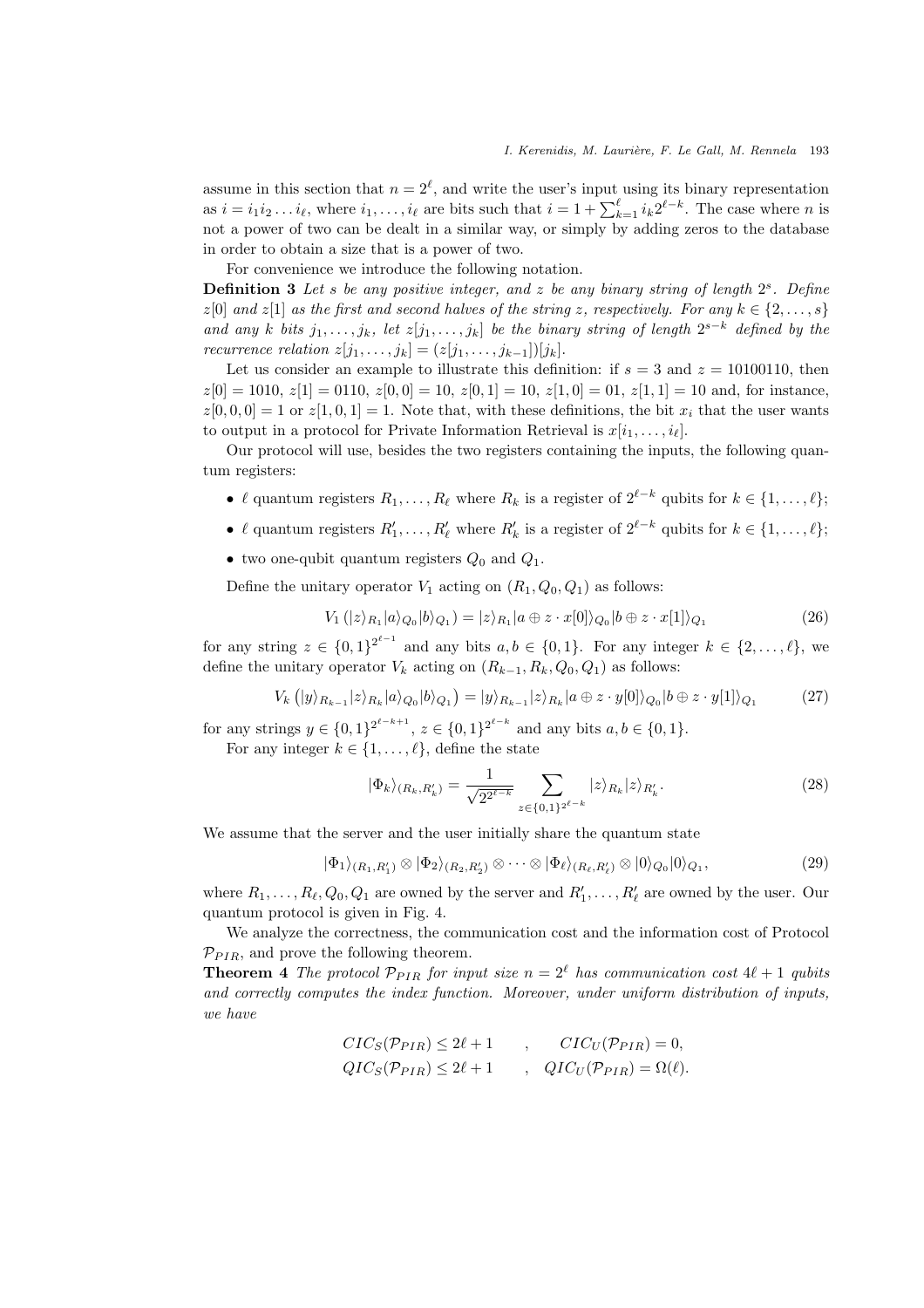194 Information cost of quantum communication protocols

Protocol  $\mathcal{P}_{PIR}$ 

- 1. For k from 1 to  $\ell$ , the server and the user do the following:
	- (a) The server applies  $V_k$ , and then sends Registers  $Q_0$  and  $Q_1$  to the user;
	- (b) The user applies the Pauli gate Z over Register  $Q_{i_k}$  and sends back Registers  $Q_0$  and  $Q_1$  to the server;
	- (c) The server applies  $V_k$ , and applies a Hadamard transform on each of the  $2^{\ell-k}$  qubits in Register  $R_k$ ;
	- (d) The user applies a Hadamard transform on each of the  $2^{\ell-k}$  qubits in Register  $R'_{k}$ .
- 2. The server sends Register  $R_{\ell}$  to the user.

Fig. 4. Quantum protocol for private information retrieval with prior entanglement.

The following lemma, which can be easily shown by recursion on  $k$ , will be convenient to analyze Protocol  $\mathcal{P}_{PIR}$ .

**Lemma 2** Assume that Protocol  $\mathcal{P}_{PIR}$  is applied when the server's input is  $x \in \{0,1\}^{2^N}$  and the user's input is  $i \in \{0,1\}^N$ . Then, at the end of the k-th iteration of the loop in Step 1, the state of the quantum system is (omitting a global normalization factor)

$$
\left[\sum_{y^1,\ldots,y^k} (|y^1\rangle_{R_1}|x[i_1] \oplus y^1\rangle_{R'_1} \otimes \bigotimes_{j=2}^k |y^j\rangle_{R_j}|y^{j-1}[i_j] \oplus y^j\rangle_{R'_j}\right] \otimes |0\rangle_{Q_0}|0\rangle_{Q_1} \otimes \left[\bigotimes_{j=k+1}^N |\Phi_j\rangle_{(R_j,R'_j)}\right],
$$

where the sum is over all strings  $y^1 \in \{0,1\}^{2^{N-1}}, \ldots, y^k \in \{0,1\}^{2^{N-k}}$ .

Proof of Theorem 4: Since each iteration of the loop in Step 1 uses four qubits of communication, and one additional qubit is used at Step 2, the overall communication cost is  $4N + 1$ .

Next, we show that this protocol correctly computes the index function, i.e., the user can output  $x_i$ . From Lemma 2, the state of the quantum system at the end of Protocol  $\mathcal{P}_{PIR}$  is (omitting a global normalization factor)

$$
\sum_{y^1,\dots,y^N} |y^1\rangle_{R_1}|x[i_1] \oplus y^1\rangle_{R'_1}|y^2\rangle_{R_2}|y^1[i_2] \oplus y^2\rangle_{R'_2}\cdots|y^N\rangle_{R_N}|y^{N-1}[i_N] \oplus y^N\rangle_{R'_N}|0\rangle_{Q_0}|0\rangle_{Q_1}, (30)
$$

where the server owns Registers  $R_1, \ldots, R_{N-1}, Q_0, Q_1$ , and the user owns Register  $R_N$  and Registers  $R'_1, \ldots, R'_N$ . If the server and the user measure all their registers, the user obtains strings  $a^N, b^1, \ldots, b^N$  such that

$$
\left\{ \begin{array}{rcl} a^N & = & y^N, \\ b^1 & = & x[i_1] \oplus y^1, \\ b^2 & = & y^1[i_2] \oplus y^2, \\ \vdots & \vdots & \vdots \\ b^N & = & y^{N-1}[i_N] \oplus y^N, \end{array} \right.
$$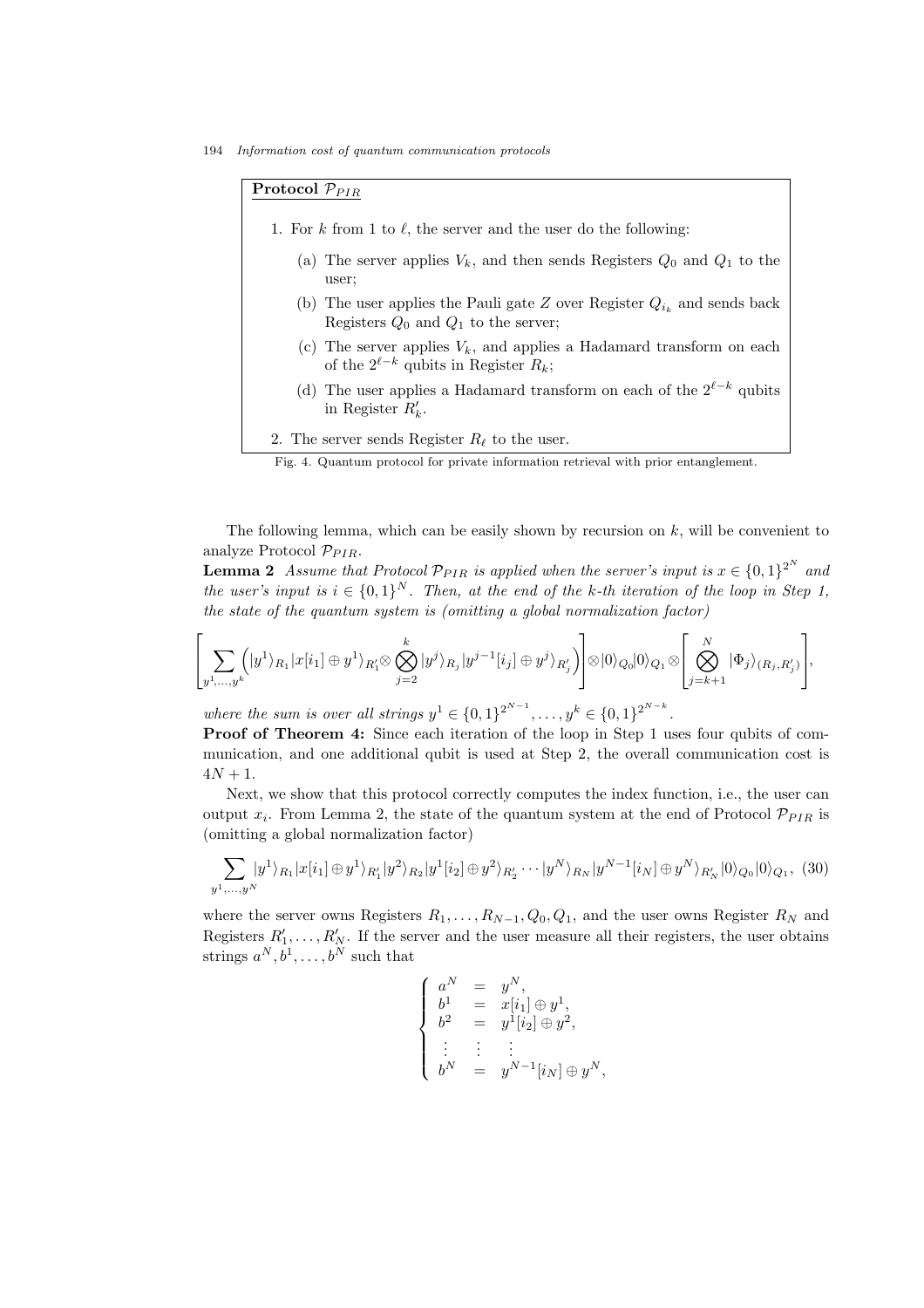for some strings  $y^1, \ldots, y^N$  corresponding to the server's measurement outcomes. Note that

$$
x[i_1, i_2, \dots, i_N] = b^1[i_2, \dots, i_N] \oplus b^2[i_3, \dots, i_N] \oplus \dots \oplus b^{N-1}[i_N] \oplus b^N \oplus a^N, \quad (31)
$$

which means that the user can recover  $x_i = x[i_1, i_2, \ldots, i_N]$  from his measurement outcomes.

The upper bounds on  $CIC_S(\mathcal{P}_{PIR})$  and  $QIC_S(\mathcal{P}_{PIR})$  follow from the observation that the total length of the messages received by the user is  $2N+1$ . The lower bounds on  $QIC_U(\mathcal{P}_{PIR})$ follow from the same argument (based on [8]) as in Theorem 3.

Finally, let us prove that  $CIC_U(\mathcal{P}_{PIR}) = 0$ , by showing that the server's state just after receiving the message from the user during the k-th iteration of Step 1 of Protocol  $\mathcal{P}_{PIR}$  is independent of i, for each  $k \in \{1, \ldots, N\}$ . In the case  $k = 1$ , the state of the registers owned by the server just after receiving the message from the user is, omitting a global normalization factor,

$$
\left[\sum_{z\in\{0,1\}^{2^{N-1}}} |\Psi(z)\rangle\langle\Psi(z)|\right] \otimes \left[\bigotimes_{j=2}^{N} \sum_{z\in\{0,1\}^{2^{N-j}}} |z\rangle_{R_j}\langle z|_{R_j}\right],\tag{32}
$$

where  $|\Psi(z)\rangle = (-1)^{x[i_1] \cdot z} |z\rangle_{R_1}|x[0] \cdot z\rangle_{Q_0}|x[1] \cdot z\rangle_{Q_1}$ . Since

$$
|\Psi(z)\rangle\langle\Psi(z)|=|z\rangle_{R_1}|x[0]\cdot z\rangle_{Q_0}|x[1]\cdot z\rangle_{Q_1}\langle z|_{R_1}\langle x[0]\cdot z|_{Q_0}\langle x[1]\cdot z|_{Q_1}\tag{33}
$$

is independent of i, the above state is also independent of i. For the case  $k \geq 2$ , by using Lemma 2. the state of the registers owned by the server just after receiving the  $k$ -th message from the user is, omitting a global normalization factor,

 X y1,...,yk−<sup>1</sup> X <sup>z</sup>∈{0,1}2N−<sup>k</sup> |Ψx(y 1 , . . . , y<sup>k</sup>−<sup>1</sup> , z)ihΨx(y 1 , . . . , y<sup>k</sup>−<sup>1</sup> , z)| ⊗ <sup>O</sup> N j=k+1 X <sup>z</sup>∈{0,1}2N−<sup>j</sup> |ziR<sup>j</sup> hz|R<sup>j</sup> , (34)

where

$$
|\Psi_x(y^1,\ldots,y^{k-1},z)\rangle = (-1)^{y^{k-1}[i_k]\cdot z}|y^1\rangle_{R_1}\cdots|y^{k-1}\rangle_{R_{k-1}}|z\rangle_{R_k}|y^{k-1}[0]\cdot z\rangle_{Q_0}|y^{k-1}[1]\cdot z\rangle_{Q_1},\tag{35}
$$

and is again independent of  $i$ .  $\square$ 

Acknowledgments. The authors are grateful to Ronald de Wolf for helpful comments about this work, and for pointing out Ref. [9]. The authors are also grateful to Rahul Jain for helpful discussion, and to the anonymous reviewers for helpful comments. Iordanis Kerenidis and Mathieu Laurière have been supported by the ERC grant QCC and the EU grant QAlgo. François Le Gall has been supported by the Grant-in-Aid for Scientific Research (A) No. 24240001 of the Japan Society for the Promotion of Science and the Grantin-Aid for Scientific Research on Innovative Areas No. 24106009 of the Ministry of Education, Culture, Sports, Science and Technology in Japan. Mathys Rennela has been supported by the ERC grant QCLS.

#### References